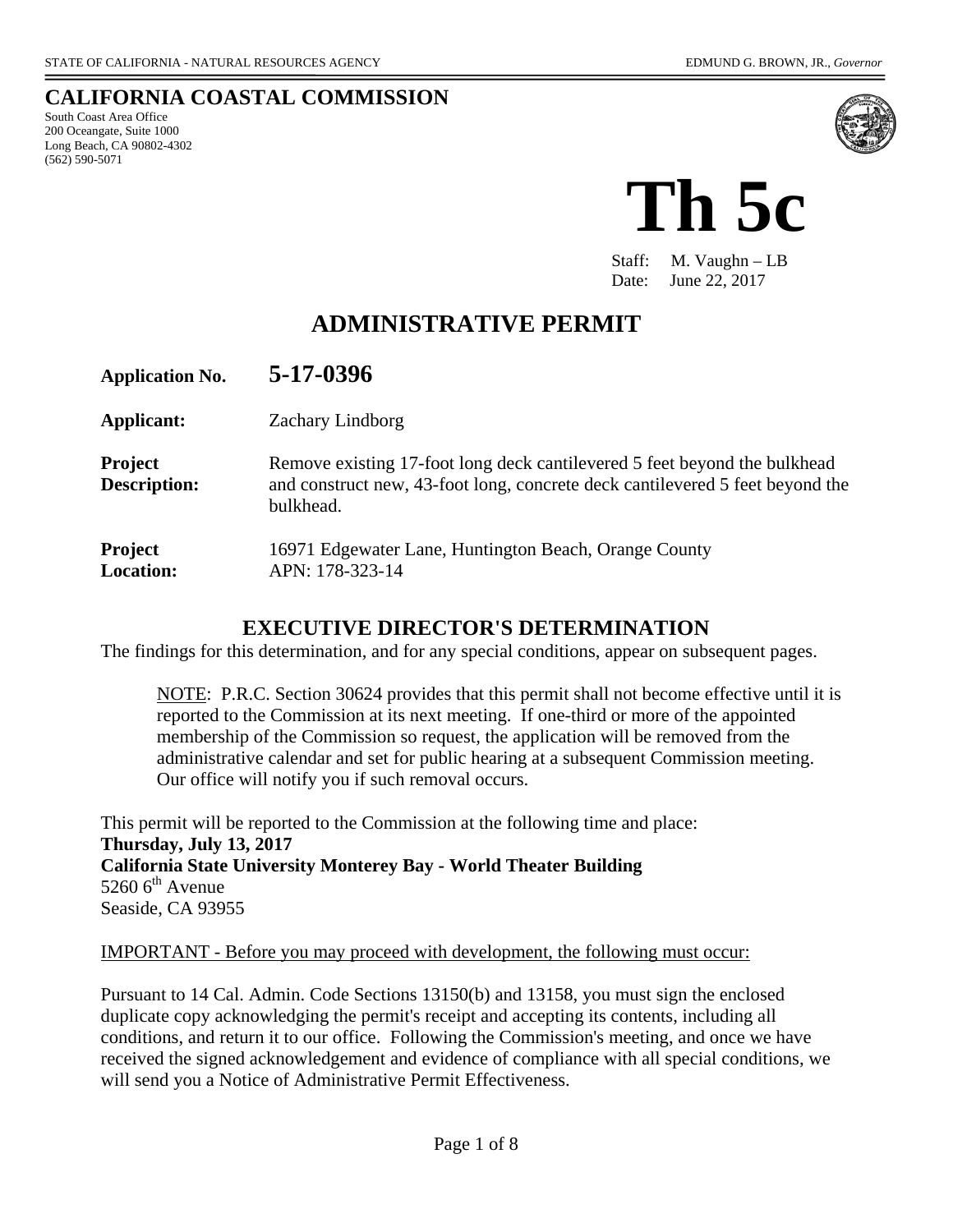#### **BEFORE YOU CAN OBTAIN ANY LOCAL PERMITS AND PROCEED WITH DEVELOPMENT, YOU MUST HAVE RECEIVED BOTH YOUR ADMINISTRATIVE PERMIT AND THE NOTICE OF PERMIT EFFECTIVENESS FROM THIS OFFICE.**

 JOHN AINSWORTH Executive Director

By: Meg Vaughn Coastal Program Analyst

## **STANDARD CONDITIONS**

This permit is granted subject to the following standard conditions:

- 1. **Notice of Receipt and Acknowledgment.** The permit is not valid and development shall not commence until a copy of the permit, signed by the permittee or authorized agent, acknowledging receipt of the permit and acceptance of the terms and conditions, is returned to the Commission office.
- 2. **Expiration.** If development has not commenced, the permit will expire two years from the date the Commission voted on the application. Development shall be pursued in a diligent manner and completed in a reasonable period of time. Application for extension of the permit must be made prior to the expiration date.
- 3. **Interpretation.** Any questions of intent or interpretation of any term or condition will be resolved by the Executive Director or the Commission.
- 4. **Assignment.** The permit may be assigned to any qualified person, provided assignee files with the Commission an affidavit accepting all terms and conditions of the permit.
- 5. **Terms and Conditions Run with the Land.** These terms and conditions shall be perpetual, and it is the intention of the Commission and the permittee to bind all future owners and possessors of the subject property to the terms and conditions.

**SPECIAL CONDITIONS:** See pages six through eight.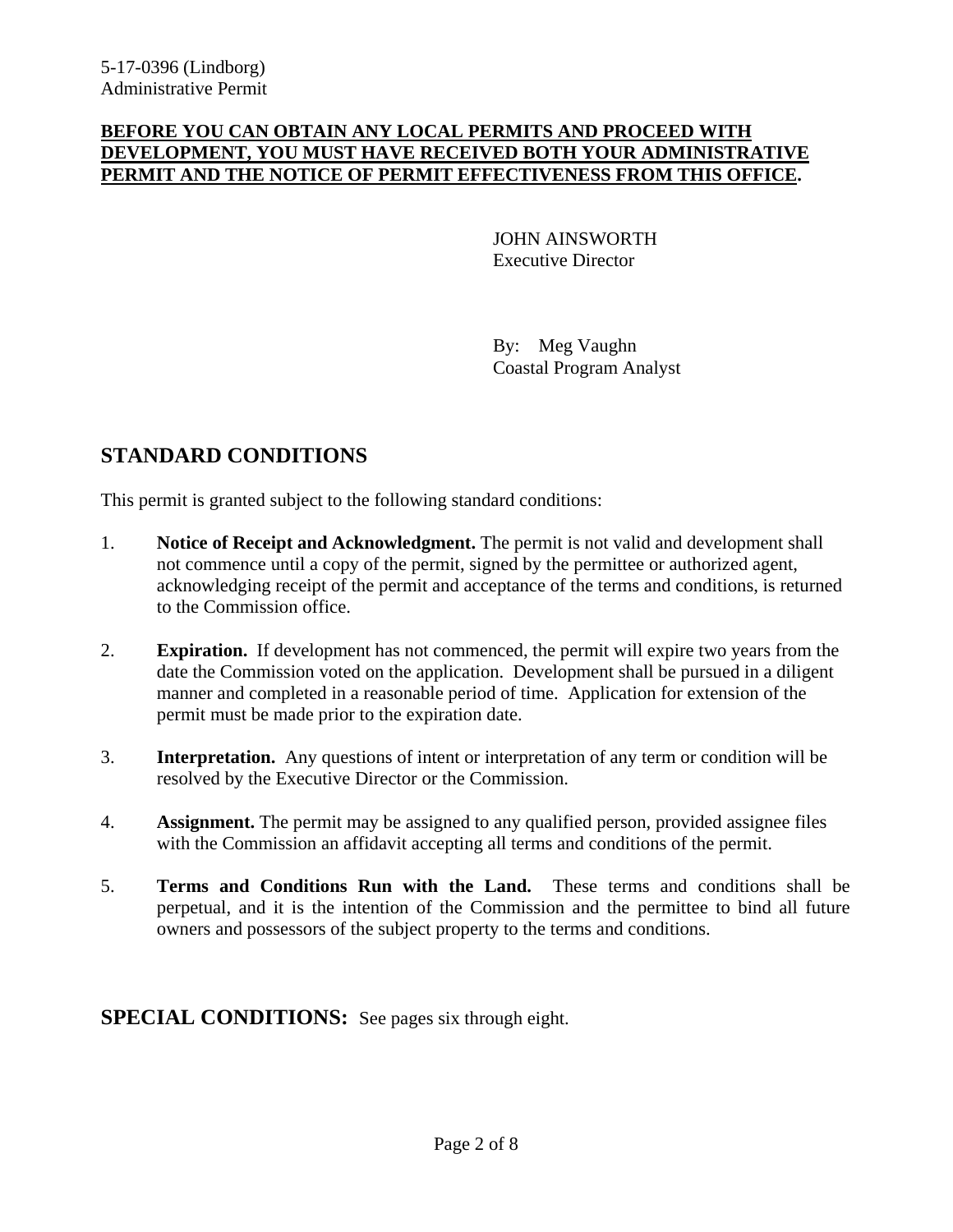## **EXECUTIVE DIRECTOR'S DETERMINATION (continued):**

The Executive Director hereby determines that the proposed development is a category of development, which, pursuant to PRC Section 30624, qualifies for approval by the Executive Director through the issuance of an Administrative Permit. Subject to Standard and Special Conditions as attached, said development is in conformity with the provisions of Chapter 3 of the Coastal Act of 1976 and will not have any significant impacts on the environment within the meaning of the California Environmental Quality Act. If located between the nearest public road and the sea, this development is in conformity with the public access and public recreation policies of Chapter 3.

## **FINDINGS FOR EXECUTIVE DIRECTOR'S DETERMINATION**

### **A. PROJECT DESCRIPTION**

The applicant proposes to remove an existing 17-foot long deck cantilevered 5 feet beyond the bulkhead and construct new, 43-foot long, 215 square foot, concrete deck cantilevered 5 feet beyond the bulkhead, on a residentially zoned, harbor front lot at 16971 Edgewater Lane, in Huntington Harbor in the City of Huntington Beach **(Exhibit 1)**. The proposed cantilevered deck includes a 3.5-foot high picket railing along the perimeter of the cantilevered portion of the deck. The cantilevered deck will be set back 5 feet from the extension of the northwest property line and 5 feet eleven inches from the southwest property line.

Most of the Huntington Harbor water frontage is developed with single-family homes, many of which have cantilevered decks and boat docks over public waters, including properties adjacent to the project site. The proposed deck and railing are associated with the adjacent single-family residential use. The proposed deck is similar in function to the other cantilevered decks associated with residential development within Huntington Harbor. The proposed development is consistent with past Commission actions in the area. Virtually the entire water frontage in Huntington Harbor is supported by bulkheads. The project plans are included in **Exhibit 2**.

The proposed deck will be sloped such that all drainage will be directed landward to the lot and ultimately to the City's storm drain system. In addition, soaps, paints, detergents or any products containing ammonia, sodium hypochlorite, chlorinated solvents, petroleum distillates or lye will not be used on the deck and so will not be allowed to drain into the harbor waters. All work will occur from the landward side of the deck. No barges or any anchoring will occur. The proposed construction will not disturb harbor waters or harbor bottom sediments. Additionally, **Special Condition 1** requires the applicant to incorporate water quality and best management practices (BMP) measures into the project.

Although cantilevered above the water, the proposed deck would preclude the general public from utilizing the public water area underneath the deck for recreation or navigational purposes. However, the proposed deck will not expand further bayward than the existing deck to be replaced or than other existing decks in the area. There is no sandy beach area along the bulkhead, therefore, in this case, the placement of a deck cantilevered 5 feet beyond the bulkhead would not create any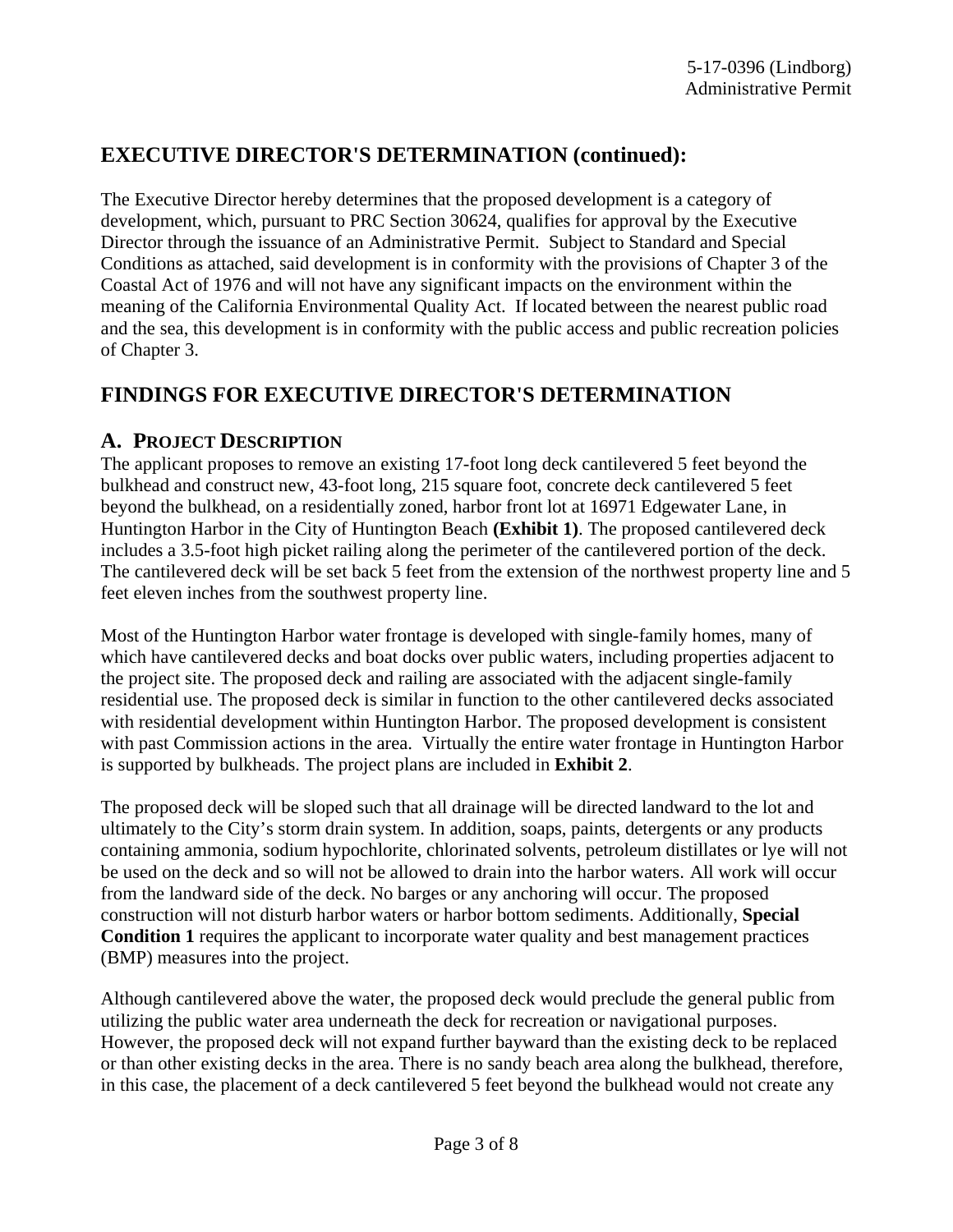new impediment to public access as there is no opportunity for the public to walk in front of the bulkhead at this site or immediate area. The nearest public access in the area is the public beach approximately 600 feet north of the site at Davenport Beach Park. The proposed development will not have any significant adverse impact on public access to the coast or to nearby recreational facilities. In this case, there is an existing significant pattern of development of 5-foot wide decks cantilevered over the bulkhead. Thus, the construction of a cantilevered deck at this site and in this location would not be establishing a new pattern of development (nor create an adverse public access condition, as previously mentioned). The Commission imposes **Special Condition 2** stating that the approval of a coastal development permit for the project does not waive any public rights or interest that exist or may exist on the property or on adjacent public waters.

The proposed deck will be cantilevered over the existing bulkhead. A Bulkhead Condition Report and Sea Level Rise Discussion (Report) was prepared for the proposed development by GeoSoils, Inc., dated June 5, 2017. The Report assessed the condition of the existing bulkhead and states:

*"The bulkhead is in very good condition with no signs of any distress, movement, or scour at the mudline. The weep holes are functioning properly. The construction joints are in good condition. The bulkhead top and face are level and continuous with the bulkhead fronting the adjacent properties."* 

Regarding the expected life of bulkhead effectiveness, the Report states:

 *"The bulkhead is in very good condition and has been in place for about 30 years. With maintenance, it is reasonable to assume that the bulkhead could last another 75 years or more. The bulkhead can be modified to adapt to sea level rise (SLR) as discussed later in this report."* 

The Report further indicates that the *"bottom of the deck and top of the bulkhead is safe from harbor water impacts until about the year 2075. This allows for about 3.4 feet of SLR under the highest CCC SLR rate."* 

Finally, the Report states:

*"The proposed deck and the existing bulkhead can be adapted to respond to sea level rise. The deck can be removed and the height of the bulkhead can be extended vertically. The deck can then be reconstructed on the higher bulkhead at an elevation above the potential harbor water impacts. Such a bulkhead extension would not require additional bay-ward encroachment. Based upon the highest SLR projection the deck and bulkhead top will be safe until the year +/-2075. The existing bulkhead can structurally accommodate an increase in height. Bulkhead extension is considered a viable means of mitigating SLR and bay water impacts to the Huntington Harbor bulkheads. An additional 3 feet of height, to elevation +12.4 feet NAVD88, can be easily added to the existing bulkhead, which would protect against even the most conservative high flood risk past the year 2100. Such an adaptation would not result in additional bay-ward encroachment of the bulkhead since it could be added directly on top of the existing bulkhead."*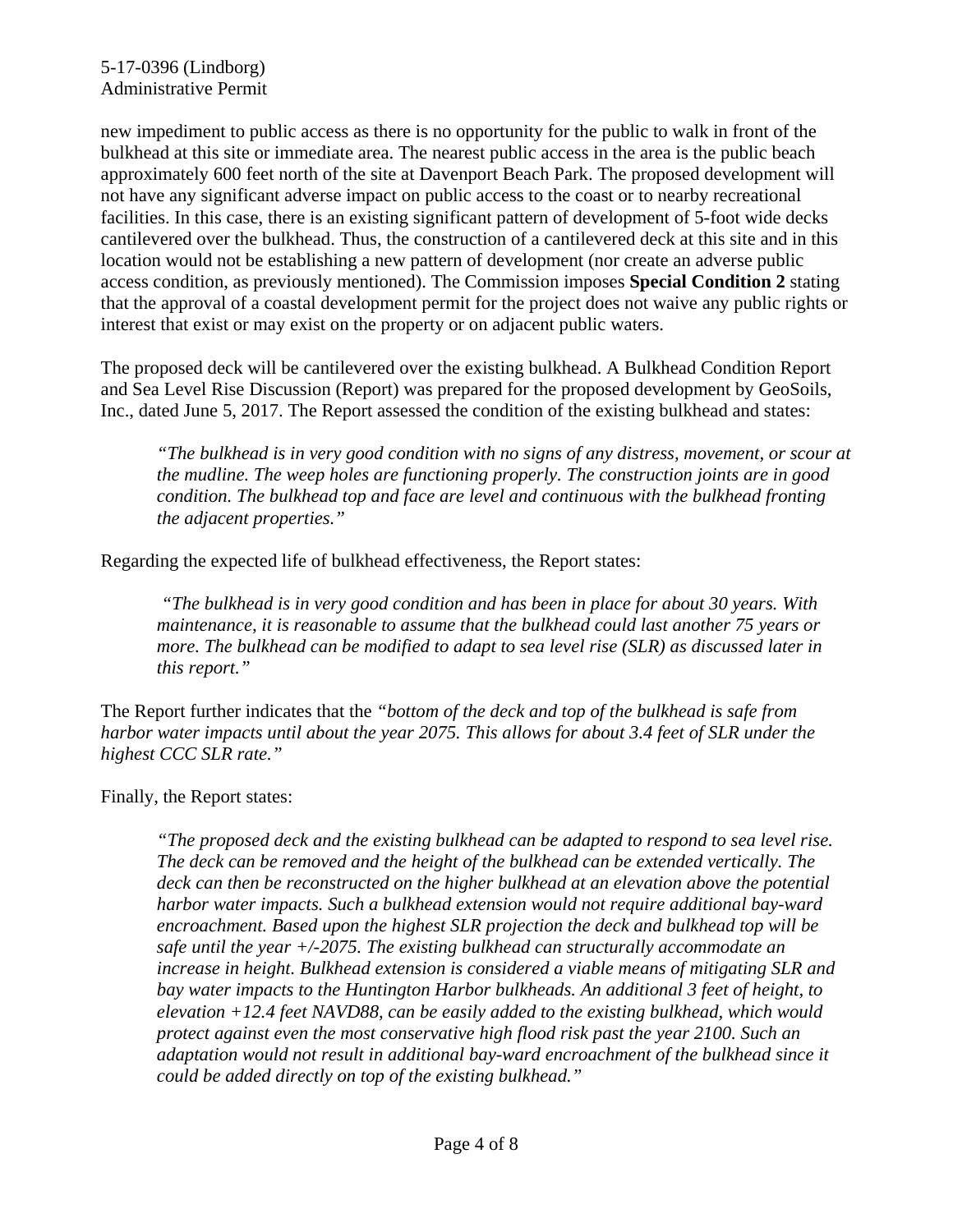The City of Huntington Beach has a certified Local Coastal Program. However, due to the project location seaward of the mean high tide line, the project is within an area of the Commission's retained permit jurisdiction. Nonetheless, the City's certified Local Coastal Program may be used as guidance. The land use designation at the site is Open Space – Water (OS – W). The site is zoned Open Space Water Recreation. The proposed development is consistent with the City's certified LCP, specifically with Implementation Plan Chapter 213 Open Space District, which allows private cantilevered decks abutting residential uses, and with Chapter 210, which provides standards for cantilevered decks in Huntington Harbor in the Open Space Water Recreation zone. The City of Huntington Beach reviewed the proposed plans and issued Approval-in-Concept dated May 3, 2017. In this area of Huntington Harbor, the water area is owned by the State but administered by the City of Huntington Beach.

### **B. PUBLIC ACCESS**

As conditioned, the proposed development will not have any new adverse impact on public access to the coast or to nearby recreational facilities. Thus, as conditioned, the proposed development conforms with Sections 30210 through 30214, Sections 30220 through 30224, and 30252 of the Coastal Act.

### **C. RECREATION**

The proposed development, as conditioned, does not interfere with public recreational use of coastal resources. The proposed development, as conditioned, protects coastal areas suited for recreational activities. Therefore, the Commission finds that the proposed development, as conditioned, is in conformity with Sections 30210 through 30214 and Sections 30220 through 30223 of the Coastal Act regarding the promotion of public recreational opportunities.

## **D. WATER QUALITY**

The proposed work will be occurring on, within, or adjacent to coastal waters. The storage or placement of construction material, debris, or waste in a location where it could be discharged into coastal waters would result in an adverse effect on the marine environment. To reduce the potential for construction related impacts on water quality, the Commission imposes special conditions requiring, but not limited to, the appropriate storage and handling of construction equipment and materials to minimize the potential of pollutants to enter coastal waters. To reduce the potential for post-construction impacts to water quality the Commission requires the continued use and maintenance of post construction Best Management Practices. As conditioned, the Commission finds that the development conforms to Sections 30230 and 30231 of the Coastal Act.

## **E. LOCAL COASTAL PROGRAM**

An LCP for the City of Huntington Beach was effectively certified in March 1985. However, the proposed development is occurring within an area of the Commission's original permit jurisdiction. Coastal Act section 30604(a) states that, prior to certification of a local coastal program ("LCP"), a coastal development permit can only be issued upon a finding that the proposed development is in conformity with Chapter 3 of the Act and that the permitted development will not prejudice the ability of the local government to prepare an LCP that is in conformity with Chapter 3. An LCP for the City of Huntington Beach was effectively certified in March 1985. However, the proposed development is occurring within an area of the Commission's original permit jurisdiction, due to the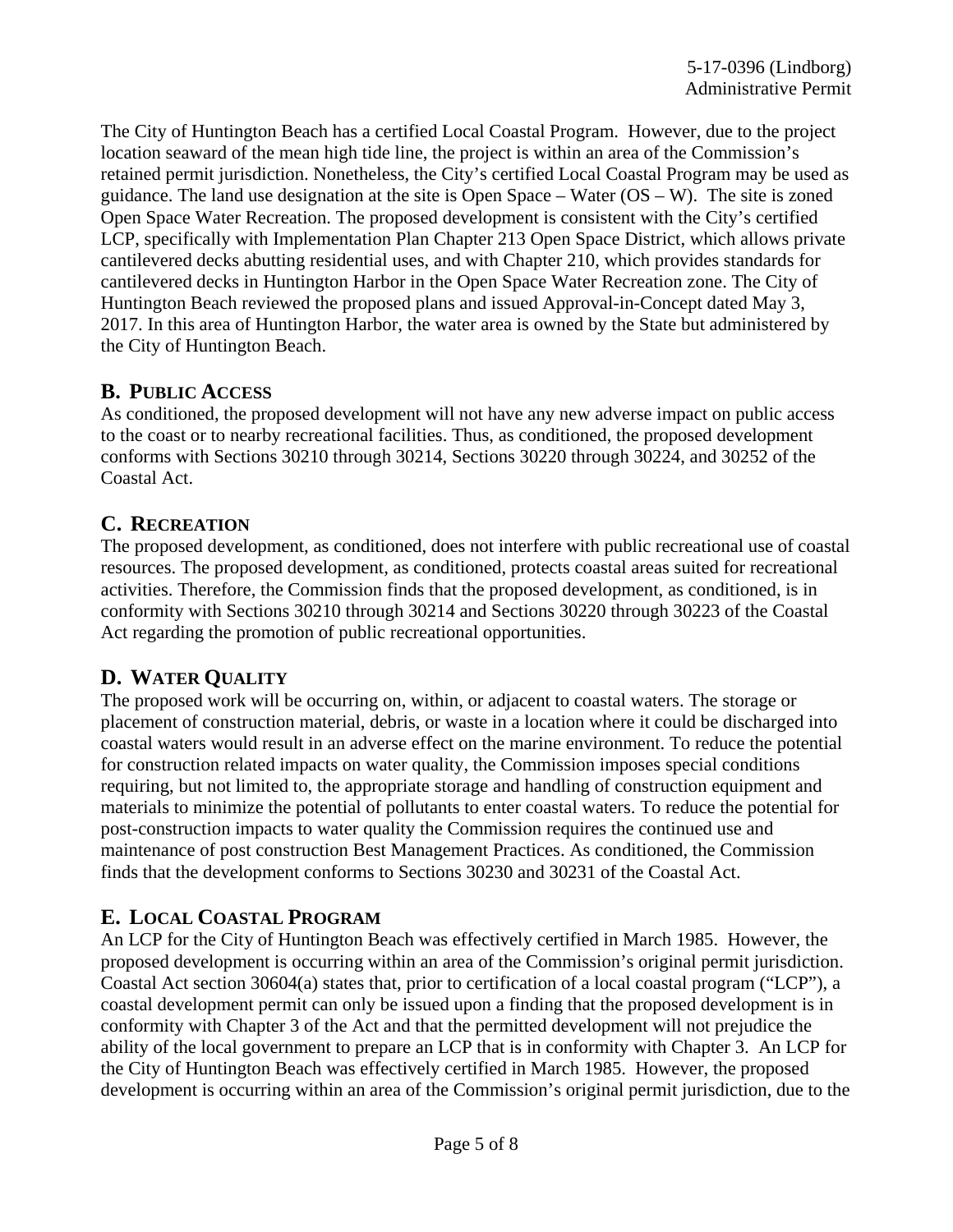project location seaward of the mean high tide line. Consequently, the standard of review is the Coastal Act and the City's LCP may be used as guidance. As conditioned, the proposed development is consistent with Chapter 3 policies of the Coastal Act and with the certified LCP for the area.

## **F. CALIFORNIA ENVIRONMENTAL QUALITY ACT (CEQA)**

As conditioned, there are no feasible alternatives or additional feasible mitigation measures available that would substantially lessen any significant adverse effect that the activity may have on the environment. Therefore, the Commission finds that the proposed project, as conditioned to mitigate the identified impacts, is the least environmentally damaging feasible alternative and can be found consistent with the requirements of the Coastal Act to conform to CEQA.

## **SPECIAL CONDITIONS:**

This permit is granted subject to the following special conditions:

#### **1. Water Quality**

#### **A. Construction Responsibilities and Debris Removal**

- (1) No demolition or construction materials, equipment, debris, or waste shall be placed or stored where it may enter sensitive habitat, receiving waters or a storm drain, or be subject to wave, wind, rain or tidal erosion and dispersion;
- (2) Any and all debris resulting from demolition or construction activities, and any remaining construction material, shall be removed from the project site within 24 hours of completion of the project;
- (3) Demolition or construction debris and sediment shall be removed from work areas each day that demolition or construction occurs to prevent the accumulation of sediment and other debris that may be discharged into coastal waters;
- (4) Machinery or construction materials not essential for project improvements will not be allowed at any time in the intertidal zone;
- (5) If turbid conditions are generated during construction a silt curtain will be utilized to control turbidity;
- (6) Floating booms will be used to contain debris discharged into coastal waters and any debris discharged will be removed as soon as possible but no later than the end of each day;
- (7) Non buoyant debris discharged into coastal waters will be recovered by divers as soon as possible after loss;
- (8) All trash and debris shall be disposed in the proper trash and recycling receptacles at the end of every construction day;
- (9) The applicant shall provide adequate disposal facilities for solid waste, including excess concrete, produced during demolition or construction;
- (10) Debris shall be disposed of at a legal disposal site or recycled at a recycling facility. If the disposal site is located in the coastal zone, a coastal development permit or an amendment to this permit shall be required before disposal can take place unless the Executive Director determines that no amendment or new permit is legally required;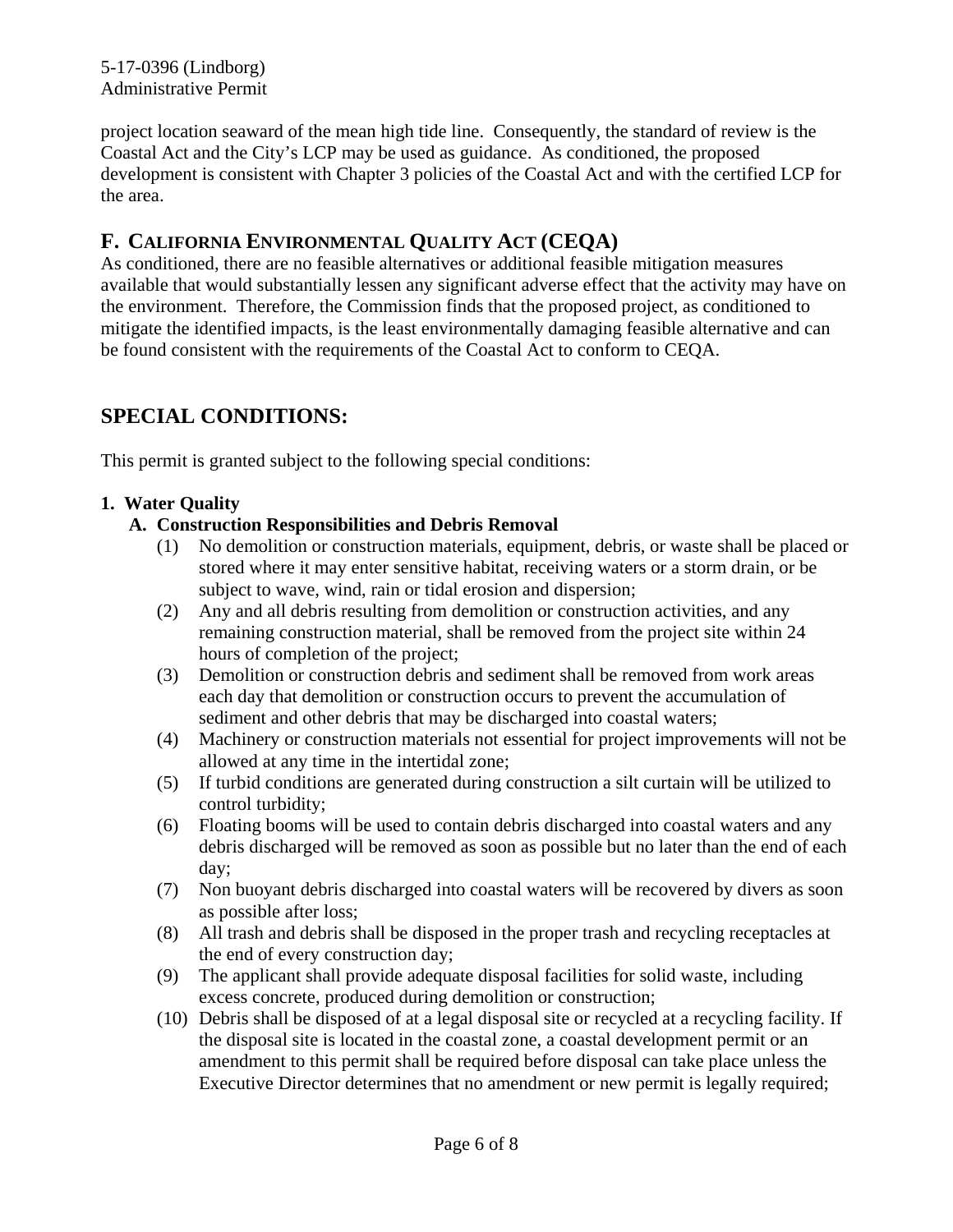- (11) All stock piles and construction materials shall be covered, enclosed on all sides, shall be located as far away as possible from drain inlets and any waterway, and shall not be stored in contact with the soil;
- (12) Machinery and equipment shall be maintained and washed in confined areas specifically designed to control runoff. Thinners or solvents shall not be discharged into sanitary or storm sewer systems;
- (13) The discharge of any hazardous materials into any receiving waters shall be prohibited;
- (14) Spill prevention and control measures shall be implemented to ensure the proper handling and storage of petroleum products and other construction materials. Measures shall include a designated fueling and vehicle maintenance area with appropriate berms and protection to prevent any spillage of gasoline or related petroleum products or contact with runoff. The area shall be located as far away from the receiving waters and storm drain inlets as possible;
- (15) Best Management Practices (BMPs) and Good Housekeeping Practices (GHPs) designed to prevent spillage and/or runoff of demolition or construction-related materials, and to contain sediment or contaminants associated with demolition or construction activity, shall be implemented prior to the on-set of such activity; and
- (16) All BMPs shall be maintained in a functional condition throughout the duration of construction activity.

#### **B. Best Management Practices Program**

By acceptance of this permit the applicant agrees that the long-term water-borne berthing of boat(s) in the approved dock and/or boat slip will be managed in a manner that protects water quality pursuant to the implementation of the following BMPs:

- (1) Boat Cleaning and Maintenance Measures:
	- a. In-water top-side and bottom-side boat cleaning shall minimize the discharge of soaps, paints, and debris;
	- b. In-the-water hull scraping or any process that occurs under water that results in the removal of paint from boat hulls shall be prohibited. Only detergents and cleaning components that are designated by the manufacturer as phosphate-free and biodegradable shall be used, and the amounts used minimized; and
	- c. The applicant shall minimize the use of detergents and boat cleaning and maintenance products containing ammonia, sodium hypochlorite, chlorinated solvents, petroleum distillates or lye.
- (2) Solid and Liquid Waste Management Measures:
	- a. All trash, recyclables, and hazardous wastes or potential water contaminants, including old gasoline or gasoline with water, absorbent materials, oily rags, lead acid batteries, anti-freeze, waste diesel, kerosene and mineral spirits will be disposed of in a proper manner and will not at any time be disposed of in the water or gutter.
- (3) Petroleum Control Management Measures:
	- a. Boaters will practice preventive engine maintenance and will use oil absorbents in the bilge and under the engine to prevent oil and fuel discharges. Oil absorbent materials shall be examined at least once a year and replaced as necessary. Used oil absorbents are hazardous waste in California. Used oil absorbents must therefore